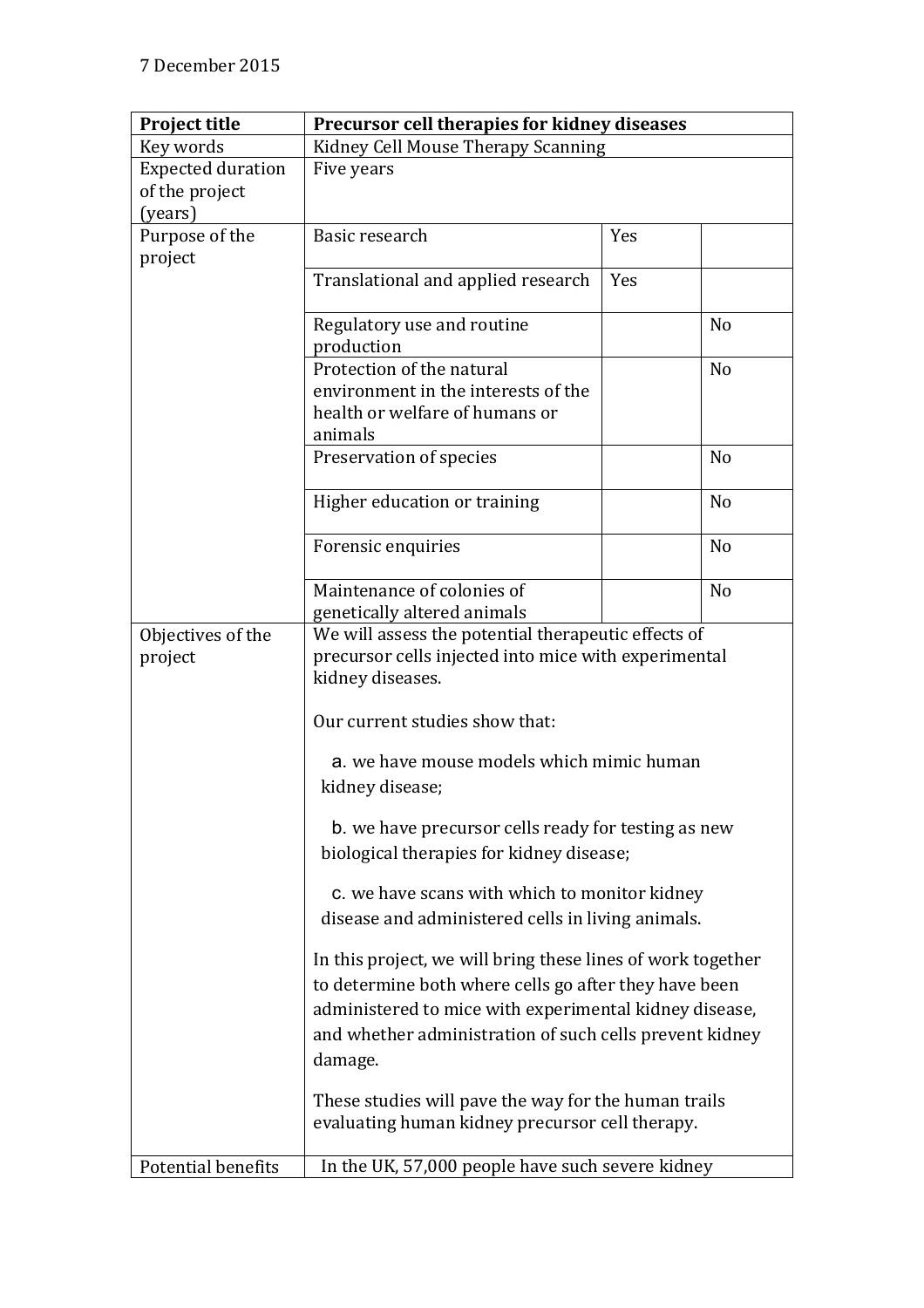| likely to derive<br>from this project | disease that they require long term dialysis or kidney                                                                    |  |
|---------------------------------------|---------------------------------------------------------------------------------------------------------------------------|--|
|                                       | transplantation. Unfortunately, being on long term                                                                        |  |
|                                       | dialysis confers a high risk of death, exceeding that found                                                               |  |
|                                       | in people who have certain cancers, and there are                                                                         |  |
|                                       | insufficient numbers of donors available to rescue all                                                                    |  |
|                                       | dialysis patients by kidney transplantation.                                                                              |  |
|                                       | Currently available drugs are only partially effective at                                                                 |  |
|                                       | treating kidney diseases. So, there is an urgent need to                                                                  |  |
|                                       | define new treatments to prevent people with diseased                                                                     |  |
|                                       | kidneys reaching a stage when they need dialysis.                                                                         |  |
|                                       | The current project, using mice with experimental kidney                                                                  |  |
|                                       | disease, is a step towards this end.                                                                                      |  |
|                                       |                                                                                                                           |  |
|                                       | Moreover, by using scanning, we will be able to track the<br>fates of administered cells inside living animals, and these |  |
|                                       | techniques may later be transferrable to humans (and also                                                                 |  |
|                                       | non-human animals) suffering from kidney diseases.                                                                        |  |
|                                       |                                                                                                                           |  |
| Species and<br>approximate            | Mice, including immunocompromised SCID mice.                                                                              |  |
| numbers of                            | 650 over five years                                                                                                       |  |
| animals expected                      |                                                                                                                           |  |
| to be used, and                       |                                                                                                                           |  |
| anticipated period<br>of time         |                                                                                                                           |  |
|                                       |                                                                                                                           |  |
| <b>Expected adverse</b>               | The main part of the project has a 'Moderate' severity                                                                    |  |
| effects and the                       | level.                                                                                                                    |  |
| likely/expected<br>level of severity. | In a small part of this programme of work, however, we                                                                    |  |
| What will happen                      | will optimise and refine models of kidney disease to be                                                                   |  |
| to the animals at                     | used as test beds for precursor cell therapy. Some of these                                                               |  |
| the end.                              | mice may suffer weight loss and behaviour changes (e.g.                                                                   |  |
|                                       | poor grooming) after the induction of experimental                                                                        |  |
|                                       | kidney injury and this part of the programme would have                                                                   |  |
|                                       | a 'Severe' severity.                                                                                                      |  |
|                                       | At the end of each experiment the mouse will be killed by a                                                               |  |
|                                       | humane method.                                                                                                            |  |
| <b>Application of the</b>             |                                                                                                                           |  |
| 3 Rs                                  |                                                                                                                           |  |
| 1. Replacement                        | We aim to determine whether the administration of                                                                         |  |
| Why do animals                        | precursor cells might be considered as a realistic                                                                        |  |
| need to be used,                      | therapeutic strategy for people with kidney disease.                                                                      |  |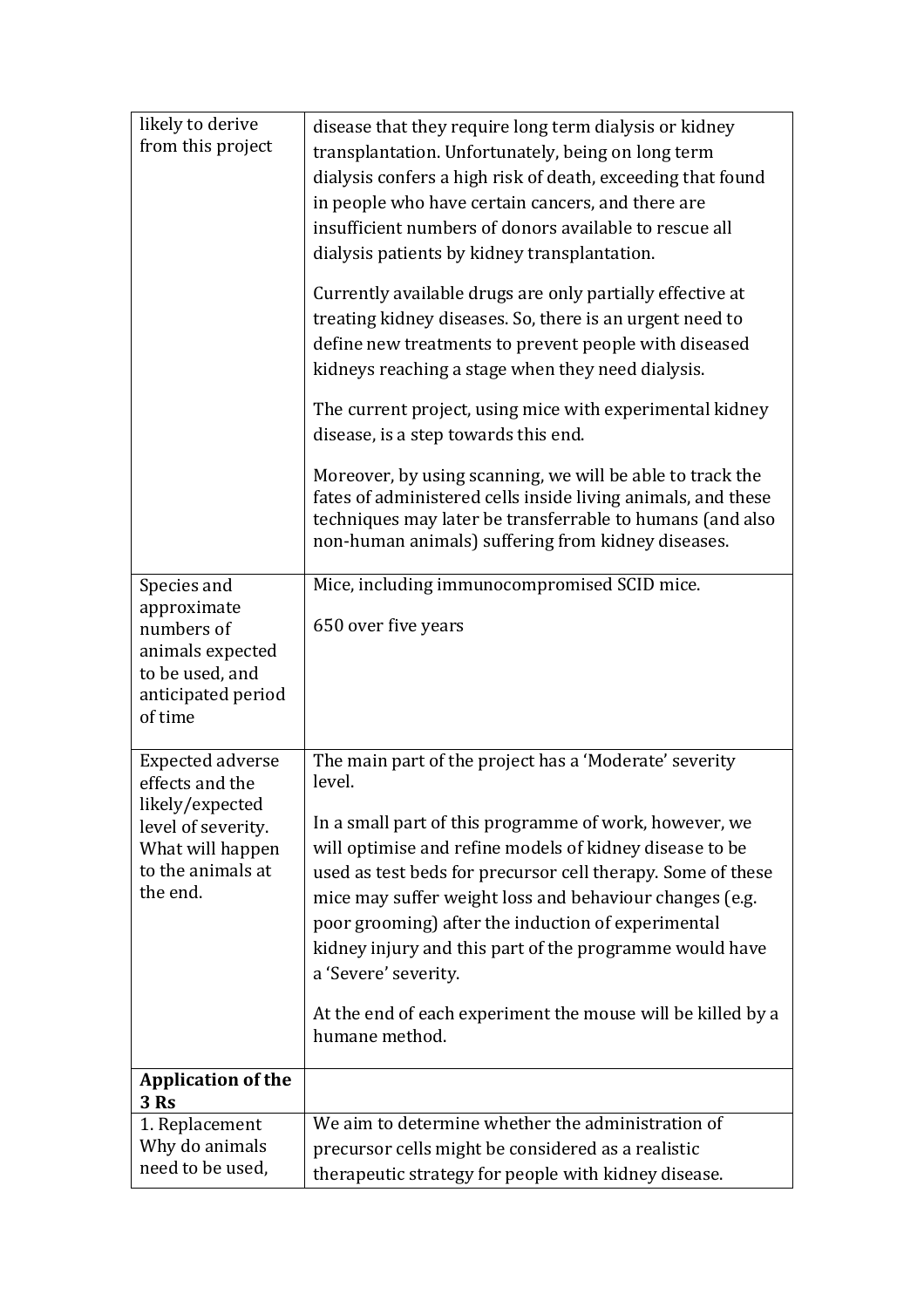| and why non-<br>animal alternatives<br>cannot be used.                                                                                                   | We, and others, have shown that such precursor cells can<br>form kidney cells in culture. These experiments provide<br>fascinating biological insights and are encouraging first<br>steps towards therapies. However, neither normal kidney<br>function nor the complex tissue changes of kidney disease,<br>can be reproduced in cell culture.<br>So, given the need for realistic preclinical models, there is<br>currently no alternative to determining whether kidney<br>precursor cells can treat kidney disease unless we use live<br>animals.<br>Moreover, the tracking of administered cells in whole<br>animals is needed to gain insights into the mechanism of<br>any beneficial effects they may be found to have.                                                                                                                                                                                                                                                                                                                          |
|----------------------------------------------------------------------------------------------------------------------------------------------------------|----------------------------------------------------------------------------------------------------------------------------------------------------------------------------------------------------------------------------------------------------------------------------------------------------------------------------------------------------------------------------------------------------------------------------------------------------------------------------------------------------------------------------------------------------------------------------------------------------------------------------------------------------------------------------------------------------------------------------------------------------------------------------------------------------------------------------------------------------------------------------------------------------------------------------------------------------------------------------------------------------------------------------------------------------------|
| 2. Reduction<br>How the use of<br>minimum numbers<br>of animals will be<br>assured                                                                       | The use of scans to monitor both the structure and<br>function of kidneys, and also to locate labelled precursor<br>cells which have been injected into mice with kidney<br>disease, is a key feature of this project.<br>While these techniques do require general anaesthesia,<br>and sometimes also injection of chemicals, they are<br>'minimally invasive' and so can be used recurrently on a<br>single mouse to monitor disease progression, obtaining a<br>large amount and variety of data. This will reduce the<br>total number of mice used in the study.<br>The scanning results will be compared with kidney<br>fibrosis found at autopsy. Such tissue analyses have<br>previously been a 'gold standard' of mouse kidney<br>experiments.<br>In our preliminary experiments, we have quantified the<br>proportion of the kidney occupied by scarred tissue. This<br>allows us to calculate the minimum numbers of mice we<br>would need to use to demonstrate a statistically significant<br>and biologically important therapeutic effect. |
| 3. Refinement<br>Reasons for the<br>choice of species<br>and why the animal<br>$model(s)$ to be<br>used are the most<br>refined, having<br>regard to the | At present, the mouse represents the best species with<br>which to test the efficacy of precursor cell therapies.<br>Progressive kidney disease which mimics human kidney<br>disease has not yet been modelled in lower species such<br>as fish and frogs.<br>The mouse has a kidney of similar structure and<br>anatomical complexity to humans. Moreover, mouse                                                                                                                                                                                                                                                                                                                                                                                                                                                                                                                                                                                                                                                                                        |